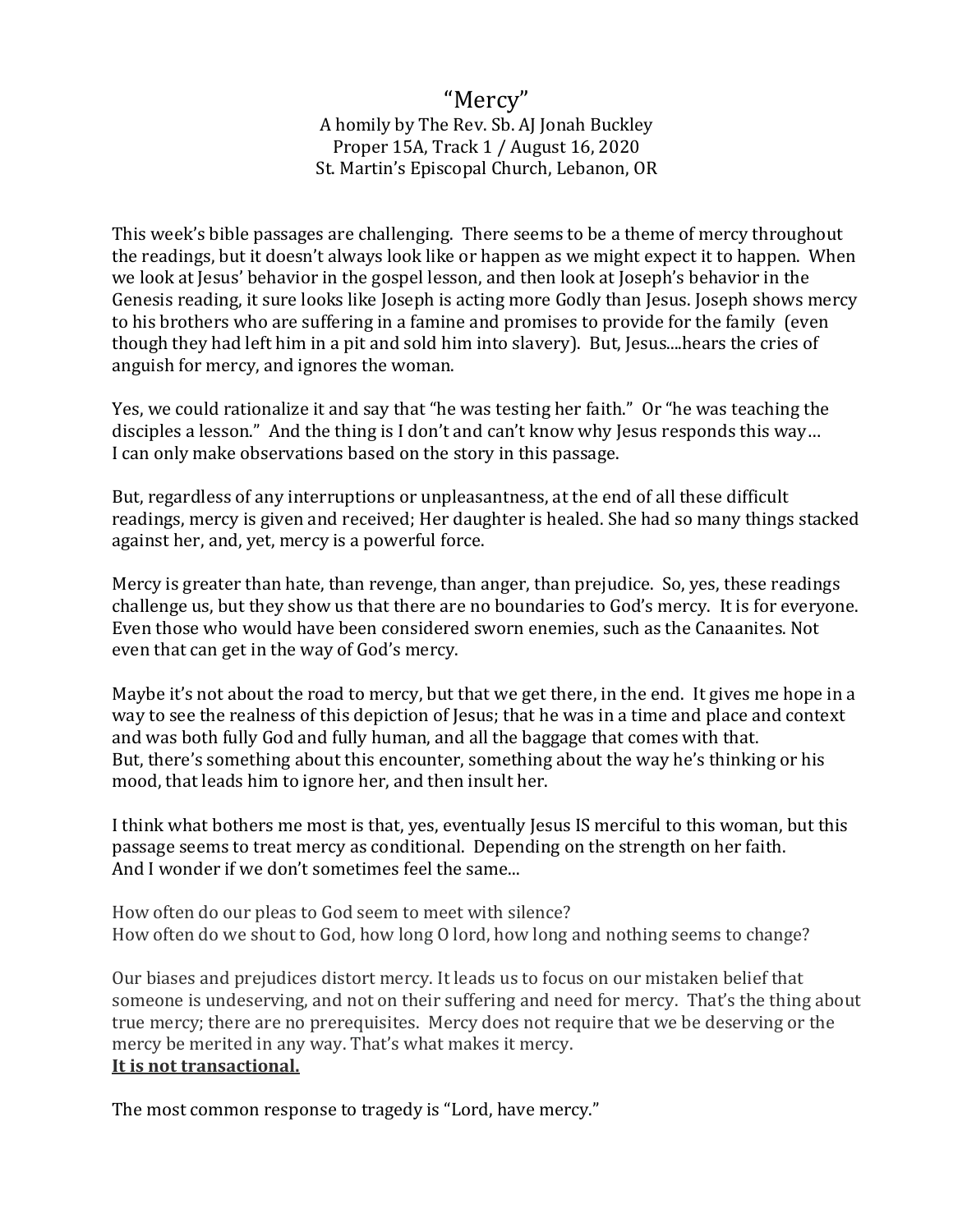What does it mean to be merciful? What exactly are we asking God when we cry out for mercy? Mercy is "love that responds to human need in an unexpected or unmerited way." It is compassion in action. It is what "gets us out of trouble." It always sides with the suffering.

Examples of asking for mercy in the Bible often come in the form of someone pleading with Jesus for healing, for an end to suffering. It's probably the most commonly recorded conversation between humanity and God is our plea for mercy and God granting it. As the psalms say "God's mercy endures forever."

Mercy is grounded in our belief that God is bigger, more powerful, than us and chooses to intervene in our lives. And God is bigger and more powerful. And God does intervene.

There is a power dynamic when it comes to pleading for mercy, for intervention. The one who is in a position of helplessness is the one asking the one with the power to change the situation to do something about it. Mercy is the form God's intervention takes. Outside of the average church service where we say "Lord have mercy" at every chance we get, mercy is often cried out for when there is only despair and hopelessness. When something's gotta change. When things cannot go on as they are. Asking for mercy is a bearing of our heart, a choice to be vulnerable.

Having mercy for someone is also withholding punishment. This is the case with Joseph and his treatment of his brothers. It's choosing not to avenge or be vindictive. Choosing mercy instead.

The human need for mercy is a great equalizer. We all stand in the same place before God.

Charles Spurgeon once wrote that "God's mercy is so great that you may sooner drain the sea of its water, or deprive the sun of its light, or make space too narrow, than diminish the great mercy of God."

Joseph could have punished his brothers, but he chooses to help them instead; this is mercy in action. Mercy is communal. Mercy is dynamic. It requires a giver and a receiver. We suffer injustices. Mercy is the antidote. Our ability to ask for and receive mercy requires humility, which can only be given to us from outside ourselves.

Mercy is also about second chances. The opportunity to make up for our mistakes. And, in this case, I wonder if the Canaanite woman is giving Jesus mercy, in a way, when she gives him a second chance to have compassion on her. The Canaanite woman's daughter is given a second chance when she is healed. Joseph is given a second chance. Joseph's family is given a second chance.

Our God is a God of second chances and third and fourth and zillionth chances... I think that's what mercy is about. It is always offered, always available. Suffering is never the only option. No matter the interruptions or unpleasantness, the way of mercy, both the giving and receiving, is offered to us as children of God.